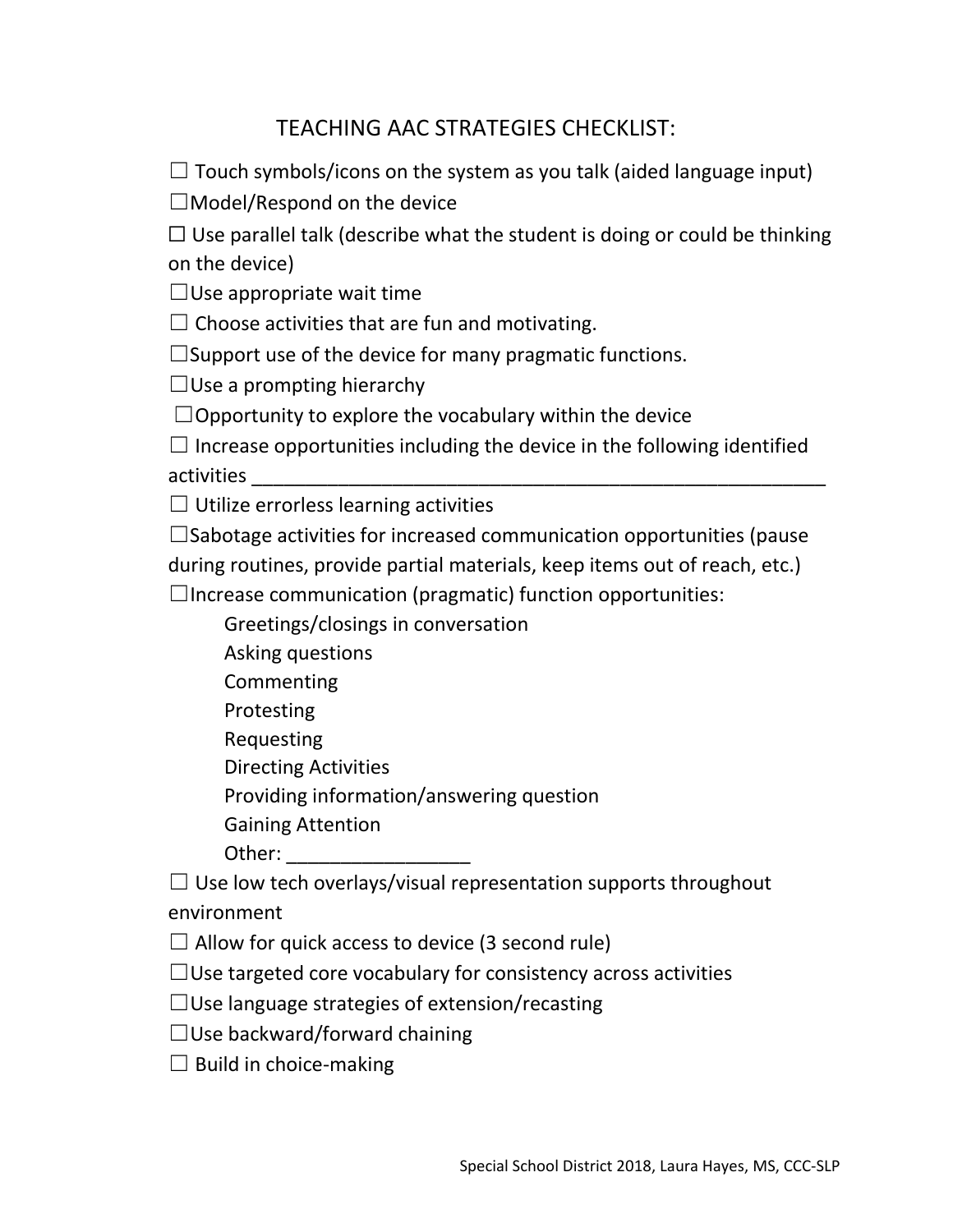Observation Feedback Form AAC User Name: Communication Partner(s): Date:

- 1. Modeling (yes/no)
	- a. What\_\_\_\_\_\_\_\_\_\_\_\_\_\_\_\_\_\_\_\_\_\_\_\_\_\_\_\_\_\_\_\_\_\_\_\_\_\_
	- b. When\_\_\_\_\_\_\_\_\_\_\_\_\_\_\_\_\_\_\_\_\_\_\_\_\_\_\_\_\_\_\_\_\_\_\_\_\_
	- c. Where\_\_\_\_\_\_\_\_\_\_\_\_\_\_\_\_\_\_\_\_\_\_\_\_\_\_\_\_\_\_\_\_\_\_\_\_
	- d. How
- 2. Is the student showing joint attention towards device and communication partner during modeling/prompting (yes/no)
- 3. Prompting (yes/no)
	- a. What\_\_\_\_\_\_\_\_\_\_\_\_\_\_\_\_\_\_\_\_\_\_\_\_\_\_\_\_\_\_\_\_\_\_\_\_\_\_\_\_\_\_\_\_\_\_\_\_\_
	- b. When\_\_ \_\_\_\_\_\_\_\_\_\_\_\_\_\_\_\_\_\_\_\_\_\_\_\_\_\_\_\_\_\_\_\_\_\_\_\_
	- c. Where\_\_\_ \_\_\_\_\_\_\_\_\_\_\_\_\_\_\_\_\_\_\_\_\_\_\_\_\_\_\_\_\_\_\_\_\_\_
	- d. How\_\_\_\_ \_\_\_\_\_\_\_\_\_\_\_\_\_\_\_\_\_\_\_\_\_\_\_\_\_\_\_\_\_\_\_\_\_\_\_

4. Does the AAC user exhibit any behavioral difficulties towards device or communication partner?(yes/no) Describe\_\_\_\_

\_\_\_\_\_\_\_\_\_\_\_\_\_\_\_\_\_\_\_\_\_\_\_\_\_\_\_\_\_\_\_\_\_\_\_\_\_\_\_\_\_\_\_\_\_\_\_\_\_\_\_\_\_\_\_\_\_\_\_\_\_\_\_\_\_\_\_\_\_\_\_\_\_\_\_\_\_\_\_\_\_\_\_\_\_\_\_\_\_\_\_\_\_\_\_\_\_

- 5. Does device have appropriate vocabulary?
- 6. Is the environment engineered to entice/support vocabulary on the device?

\_\_\_\_\_\_\_\_\_\_\_\_\_\_\_\_\_\_\_\_\_\_\_\_\_\_\_\_\_\_\_\_\_\_\_\_\_\_\_\_\_\_\_\_\_\_\_\_\_\_\_\_\_\_\_\_\_\_\_\_\_\_\_\_\_

- 7. What functions were used on the device
- $\bullet$  Labeling  $\qquad \qquad$
- Request\_\_\_\_\_\_\_\_\_\_\_\_\_\_\_\_\_\_\_\_\_\_\_\_\_\_\_\_\_\_\_\_\_\_\_\_\_\_\_\_\_\_\_\_\_\_\_\_\_\_\_\_\_\_\_\_\_\_\_\_\_\_\_\_\_\_\_\_\_\_\_\_\_\_\_\_
- Greeting\_\_\_\_\_
- $\bullet$  Closing
- Asking Questions\_\_\_\_\_\_\_\_\_\_\_\_\_\_\_\_\_\_\_\_\_\_\_\_\_\_\_\_\_\_\_\_\_\_\_\_\_\_\_\_\_\_\_\_\_\_\_\_\_\_\_\_\_\_\_\_\_\_\_\_\_\_\_\_
- Answering Questions\_\_\_\_\_\_\_\_\_\_\_\_\_\_\_\_\_\_\_\_\_\_\_\_\_\_\_\_\_\_\_\_\_\_\_\_\_\_\_\_\_\_\_\_\_\_\_\_\_\_\_\_\_\_\_\_\_\_\_\_\_\_\_
- $\bullet$  Commenting  $\bullet$
- Protesting\_\_\_\_\_\_\_\_\_\_\_\_\_\_\_\_\_\_\_\_\_\_\_\_\_\_\_\_\_\_\_\_\_\_\_\_\_\_\_\_\_\_\_\_\_\_\_\_\_\_\_\_\_\_\_\_\_\_\_\_\_\_\_\_\_\_\_\_\_\_
- Gaining Attention
- 8. Does the user use other communication modalities?
	- a. Sign
	- b. Gestures
	- c. Vocalizations
	- d. Verbalizations (no,)
	- e. Facial Expression
	- f. Other

9. Did the device have any technical issues? \_\_\_\_\_\_\_\_\_\_\_\_\_\_\_\_\_\_\_\_\_\_\_\_\_\_\_\_\_\_\_\_\_\_\_\_\_\_\_\_\_\_\_\_\_

- 10. Did the student have any access difficulties? \_\_\_\_\_\_\_\_\_\_\_\_\_\_\_\_\_\_\_\_\_\_\_\_\_\_\_\_\_\_\_\_\_\_\_\_\_\_\_\_
- 11. Is the device being used across settings and partners?

Summary:

Created by Laura Hayes, MS, CCC-SLP Special School District-Saint Louis 2/9/16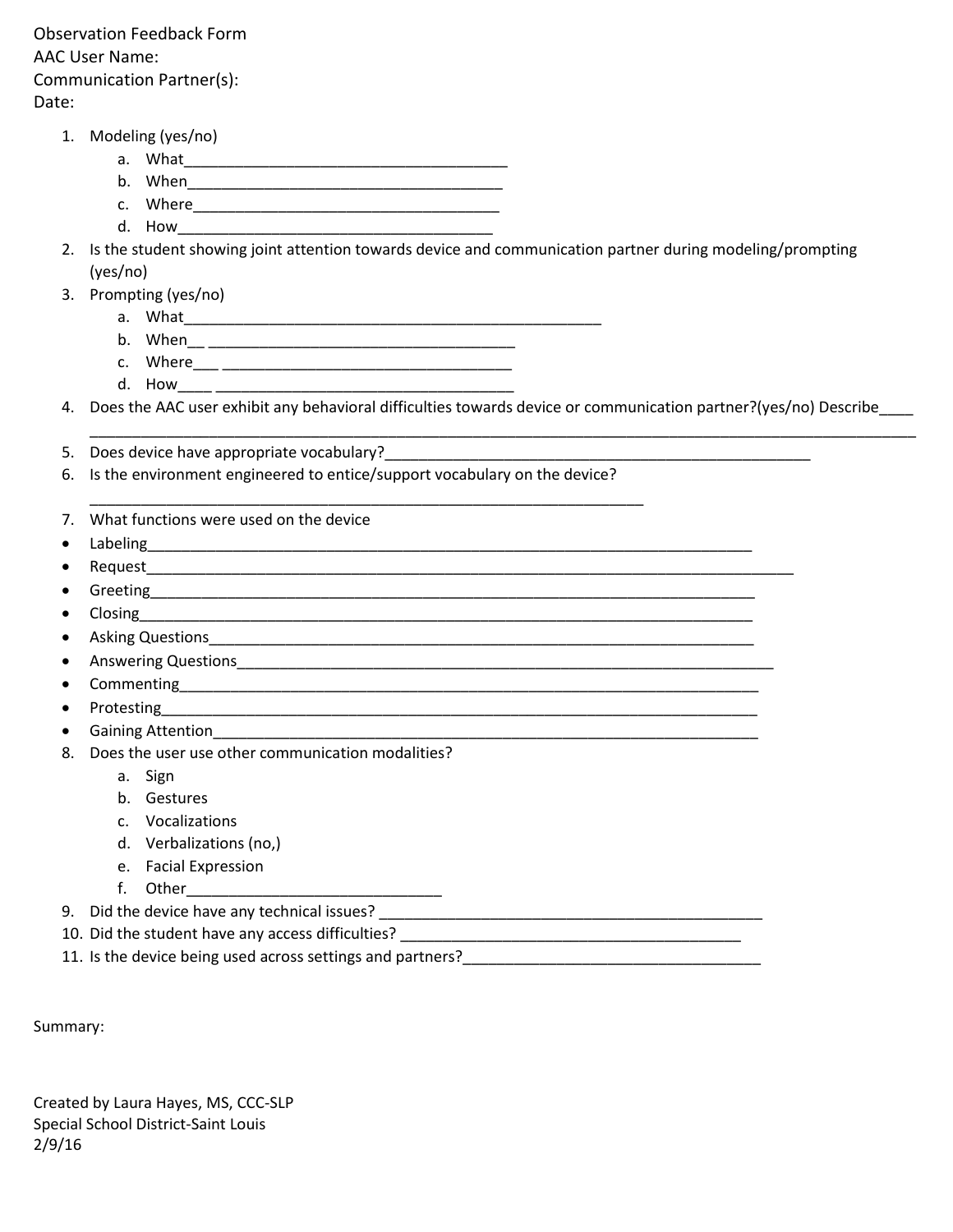**Student Communication Plan** 

| Activity                                     | Target words/phrases<br>for student | Words partner<br>should model  | Target IEP goal                                                                                                                                                              | AT tools utilized<br>throughout the activity? |
|----------------------------------------------|-------------------------------------|--------------------------------|------------------------------------------------------------------------------------------------------------------------------------------------------------------------------|-----------------------------------------------|
| 1. Morning<br>Greeting/Sharing about<br>home | "hi", "I'm feeling great"           | "hi", "how are you",<br>"good" | Student will initiate greetings<br>with communication partner<br>in conversation with minimal<br>verbal prompts in 80% of<br>opportunities presented in 3<br>of 4 data days. | <b>AAC Device/voice</b><br>output switch      |
| 2.Literacy                                   |                                     |                                |                                                                                                                                                                              |                                               |
| 3. Calendar                                  |                                     |                                |                                                                                                                                                                              |                                               |
| 4. Mealtime                                  |                                     |                                |                                                                                                                                                                              |                                               |
| 5. Journal/End of day                        |                                     |                                |                                                                                                                                                                              |                                               |
|                                              |                                     |                                |                                                                                                                                                                              |                                               |
|                                              |                                     |                                |                                                                                                                                                                              |                                               |